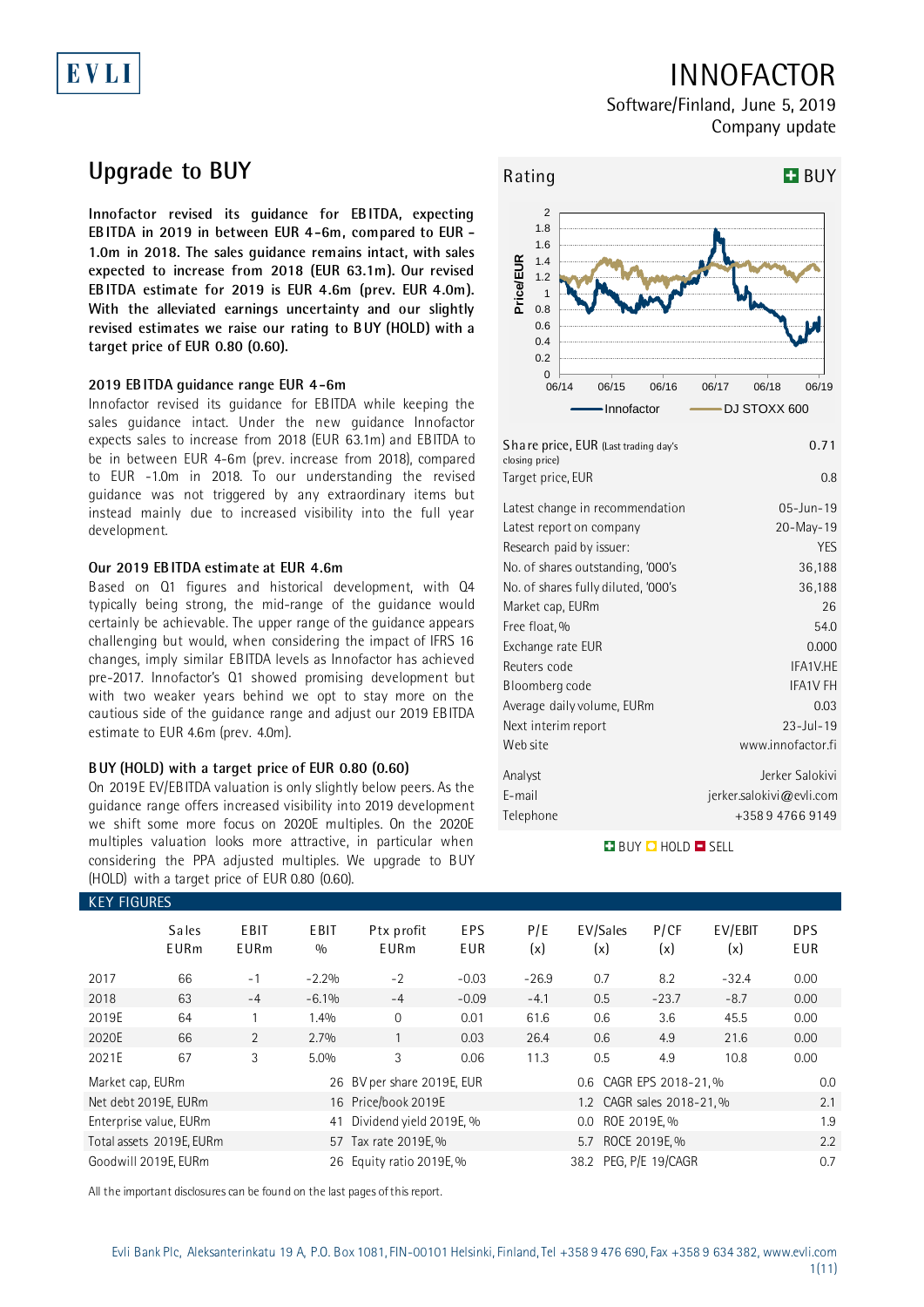Software/Finland, June 5, 2019 Company update

| Innofactor                          |          |         |         |         |                   |          |         |         | 2017 01/18 02/18 03/18 04/18 2018 01/19 02/19E 03/19E 04/19E 2019E 2020E 2021E |         |         |         |         |
|-------------------------------------|----------|---------|---------|---------|-------------------|----------|---------|---------|--------------------------------------------------------------------------------|---------|---------|---------|---------|
| Net sales                           | 65.7     | 16.5    | 17.0    | 13.8    | 15.9              | 63.1     | 16.1    | 16.8    | 14.1                                                                           | 17.0    | 64.0    | 65.6    | 67.3    |
| sales growth %                      | $10.1\%$ | $-4.5%$ | $-0.8%$ | $-2.5%$ | $-7.3%$           | $-3.8%$  | $-2.0%$ | $-1.2%$ | 2.2%                                                                           | 7.0%    | 1.4%    | 2.5%    | 2.5%    |
| <b>EBITDA</b>                       | 1.3      | 0.3     | 0.0     | $-0.5$  | $-0.9$            | $-1.0$   | 0.9     | 1.0     | 0.7                                                                            | 2.0     | 4.6     | 5.5     | 5.9     |
| <b>EBITDA</b> margin                | $2.0\%$  | $2.1\%$ | 0.2%    | $-3.6%$ | $-5.7\%$          | $-1.6\%$ | 5.4%    | $6.0\%$ | 5.0%                                                                           | 11.8%   | $7.2\%$ | $8.5\%$ | 8.7%    |
| Acquisition related depreciation    | $-2.0$   | $-0.5$  | $-0.5$  | $-0.5$  | $-0.5$            | $-2.0$   | $-0.5$  | $-0.5$  | $-0.5$                                                                         | $-0.5$  | $-2.0$  | $-2.0$  | $-0.7$  |
| <b>EBIT</b>                         | $-1.5$   | $-0.4$  | $-0.6$  | $-1.2$  | $-1.7$            | $-3.9$   | $-0.1$  | 0.1     | $-0.2$                                                                         | 1.1     | 0.9     | 1.8     | 3.4     |
| <b>EBIT</b> margin                  | 1.4%     | $-2.2%$ | $-3.7%$ |         | $-8.6\% - 10.7\%$ | $-6.1\%$ | $-0.5%$ | $-0.4%$ | $-0.5%$                                                                        | $-0.4%$ | 1.4%    | 2.7%    | $5.0\%$ |
| Adj. EBIT (excl. acquisition depr.) | 0.6      | 0.1     | $-0.1$  | $-0.7$  | $-1.2$            | $-1.8$   | 0.4     | 0.6     | 0.3                                                                            | 1.6     | 2.9     | 3.8     | 4.1     |
| Adj. EBIT margin                    | 0.9%     | 0.9%    | $-0.7%$ | $-4.9%$ | $-7.5\%$          | $-2.9\%$ | 2.6%    | 3.6%    | 2.2%                                                                           | 9.5%    | 4.6%    | 5.8%    | $6.0\%$ |

Source: Evli Research estimates

|                                       | <b>MCAP</b> |       | EV/EBIT |        |       | EV/EBITDA |        |        | P/E        |        |
|---------------------------------------|-------------|-------|---------|--------|-------|-----------|--------|--------|------------|--------|
| <b>INNOFACTOR PEER GROUP</b>          | <b>MEUR</b> | 19E   | 20E     | 21E    | 19E   | 20E       | 21E    | 19E    | <b>20E</b> | 21E    |
| <b>Tieto</b>                          | 1868        | 12.3x | 11.3x   | 10.8x  | 8.0x  | 7.7x      | 7.5x   | 13.5x  | 12.9x      | 12.4x  |
| Atea                                  | 1331        | 16.0x | 13.4x   | 11.7x  | 9.7x  | 8.7x      | 7.9x   | 19.2x  | 16.1x      | 14.0x  |
| Knowit                                | 370         | 11.8x | 11.0x   | 10.4x  | 10.1x | 9.5x      | 9.0x   | 14.9x  | 13.9x      | 13.1x  |
| HiQ                                   | 257         | 11.1x | 10.3x   | 9.8x   | 9.6x  | 9.1x      | 8.6x   | 15.9x  | 14.7x      | 13.8x  |
| <b>B</b> ouvet                        | 306         | 13.4x | 12.5x   | 11.3x  | 11.0x | 10.3x     | 9.1x   | 17.2x  | 16.0x      | 14.5x  |
| Enea                                  | 261         | 14.4x | 13.7x   | 12.6x  | 11.3x | 10.6x     | 9.9x   | 16.6x  | 15.6x      | 13.7x  |
| Gofore                                | 112         | 10.9x | 9.4x    | 8.8x   | 9.7x  | 8.5x      | 8.0x   | 15.3x  | 13.2x      | 11.7x  |
| Digia                                 | 80          | 10.2x | 8.6x    | 7.9x   | 7.1x  | 6.1x      | 5.6x   | 11.5x  | 9.7x       | 8.8x   |
| <b>Siili Solutions</b>                | 60          | 10.3x | 8.1x    | 7.1x   | 8.1x  | 6.7x      | 5.9x   | 12.6x  | 9.9x       | 8.7x   |
| Solteg                                | 27          | 11.5x | 10.8x   | 9.8x   | 6.4x  | 5.8x      | 5.4x   | 12.9x  | 10.9x      | 8.9x   |
| Peer Group Average                    | 467         | 12.2x | 10.9x   | 10.0x  | 9.1x  | 8.3x      | 7.7x   | 15.0x  | 13.3x      | 11.9x  |
| Peer Group Median                     | 259         | 11.6x | 10.9x   | 10.1x  | 9.6x  | 8.6x      | 8.0x   | 15.1x  | 13.5x      | 12.7x  |
| Innofactor (Evli est.)                | 26          | 45.5x | 21.6x   | 10.8x  | 9.0x  | 7.0x      | 6.2x   | 61.6x  | 26.4x      | 11.3x  |
| Innofactor prem./disc. to peer median |             | >100% | 98%     | 7%     | $-6%$ | $-18%$    | $-22%$ | >100%  | 95%        | $-11%$ |
| Innofactor adj.* (Evli est.)          | 26          | 14.1x | 10.2x   | 9.0x   | 9.0x  | 7.0x      | 6.2x   | 12.6x  | 10.0x      | 9.1x   |
| Innofactor prem./disc. to peer median |             | 21%   | $-6%$   | $-11%$ | $-6%$ | $-18%$    | $-22%$ | $-17%$ | $-26%$     | $-29%$ |

Source Bloomberg, Evli Research. \*Excl. Purchase price amortizations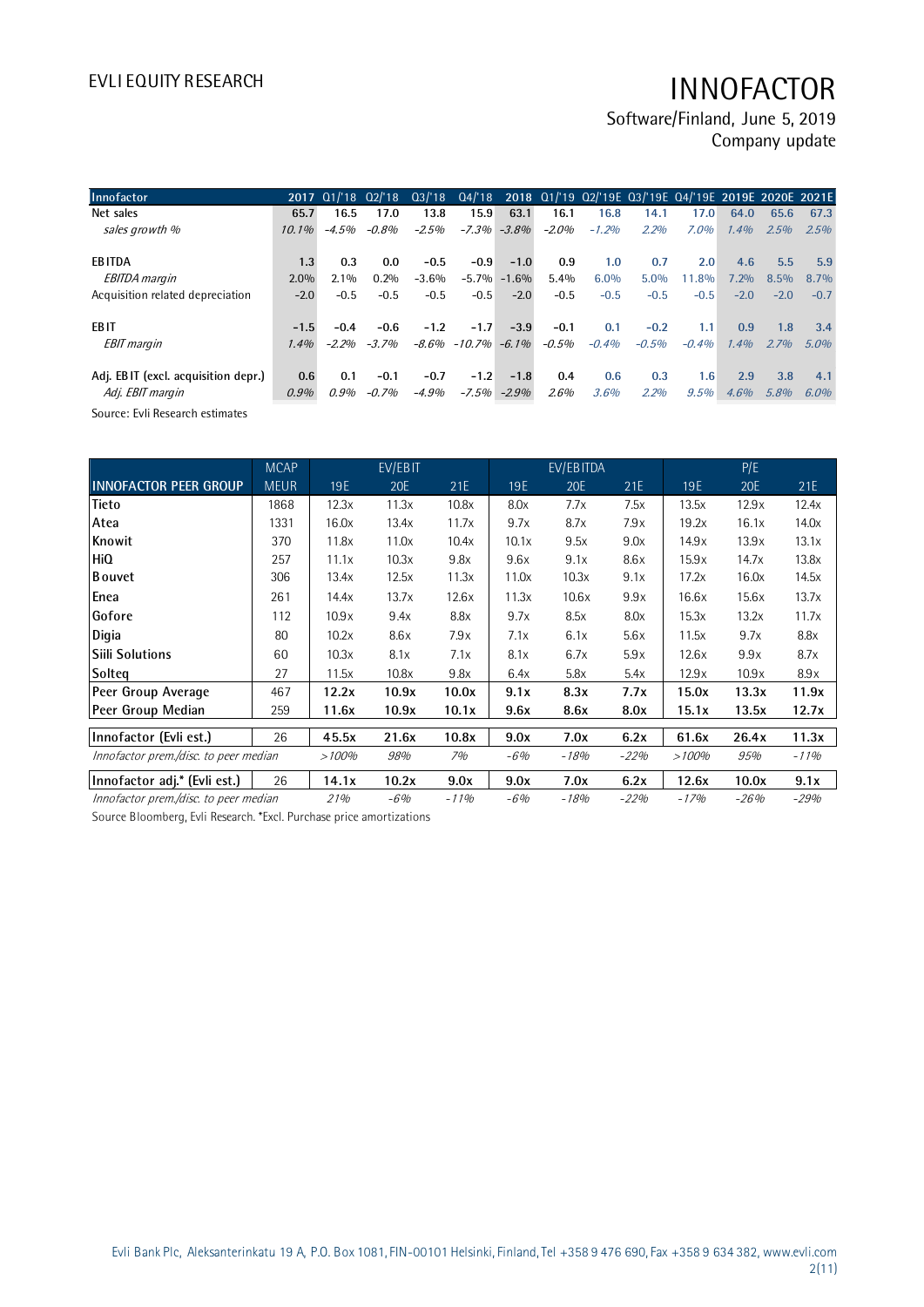| <b>VALUATION RESULTS</b> | <b>BASE CASE DETAILS</b>   | <b>VALUATION ASSUMPTIONS</b> | ASSUMPTIONS FOR WACC           |      |
|--------------------------|----------------------------|------------------------------|--------------------------------|------|
| Current share price      | 0.71 PV of Free Cash Flow  | 23 Long-term growth, %       | 2.0 Risk-free interest rate, % | 2.25 |
| DCF share value          | 0.79 PV of Horizon value   | 26 WACC, %                   | 8.4 Market risk premium, %     | 5.8  |
| Share price potential, % | 11.7 Unconsolidated equity | 0 Spread, %                  | 0.5 Debt risk premium, %       | 2.8  |
| Maximum value            | 0.9 Marketable securities  | 0 Minimum WACC, %            | 7.9 Equity beta coefficient    | 1.00 |
| Minimum value            | 0.7 Debt - dividend        | -21 Maximum WACC, %          | 8.9 Target debt ratio, %       | 20   |
| Horizon value, %         | 52.7 Value of stock        | 29 Nr of shares, Mn          | 36.2 Effective tax rate, %     | 20   |
|                          |                            |                              |                                |      |

| DCF valuation, EURm         | 2018     | 2019E  | 2020E  | 2021E          | 2022E          | 2023E          | 2024E          | 2025E          | 2026E          | 2027E          | 2028E          | Horizon |
|-----------------------------|----------|--------|--------|----------------|----------------|----------------|----------------|----------------|----------------|----------------|----------------|---------|
| Net sales                   | 63       | 64     | 66     | 67             | 69             | 71             | 72             | 74             | 76             | 78             | 80             | 81      |
| Sales growth, %             | $-3.8$   | 1.4    | 2.5    | 2.5            | 2.5            | 2.5            | 2.5            | 2.5            | 2.5            | 2.5            | 2.0            | 2.0     |
| Operating income (EBIT)     | $-4$     |        | 2      | 3              | 4              | 4              | 4              | 4              | 4              | 4              | 4              | 4       |
| EBIT margin, %              | $-6.1$   | 1.4    | 2.7    | 5.0            | 5.3            | 5.5            | 5.5            | 5.5            | 5.5            | 5.5            | 5.5            | 5.5     |
| + Depreciation+amort.       |          | 4      | 4      | 2              | $\overline{2}$ | $\overline{2}$ | $\overline{2}$ | $\overline{2}$ | $\overline{2}$ |                |                |         |
| - Income taxes              |          |        | 0      | $-1$           | $-1$           | $-1$           | $-1$           | $-1$           | $-1$           | -1             |                |         |
| - Change in NWC             |          |        |        | 0              | $\Omega$       |                | $\Omega$       | $\Omega$       |                |                |                |         |
| NWC / Sales, %              | $-1.2$   | $-5.1$ | $-5.1$ | $-5.1$         | $-5.1$         | $-5.1$         | $-5.1$         | $-5.1$         | $-5.1$         | $-5.1$         | $-5.1$         |         |
| + Change in other liabs     | $\Omega$ | 0      | 0      | 0              | $\Omega$       | $\mathbf 0$    | $\mathbf 0$    | 0              | 0              | $\Omega$       |                |         |
| - Capital Expenditure       | $-6$     | $-2$   | $-2$   | $-2$           | $-2$           | $-2$           | $-2$           | $-3$           | $-3$           | $-3$           | $-3$           | $-3$    |
| Investments / Sales, %      | 9.7      | 2.8    | 3.4    | 3.4            | 3.4            | 3.4            | 3.4            | 3.4            | 3.4            | 3.4            | 3.4            | 3.4     |
| - Other items               | 0        | 0      | 0      | 0              | 0              | $\mathbf 0$    | $\mathbf{0}$   | 0              | 0              | 0              | 0              |         |
| $=$ Unlevered Free CF (FCF) | $-7$     | 5      | 3      | 3              | 3              | 3              | 3              | 3              | 3              | 3              | 4              | 56      |
| = Discounted FCF (DFCF)     |          | 5      | 3      | $\overline{2}$ | 2              | $\overline{2}$ | 2              | $\overline{2}$ | $\overline{2}$ | $\overline{2}$ | $\overline{2}$ | 26      |
|                             |          |        |        |                |                |                |                |                |                |                |                |         |
| $=$ DFCF min WACC           |          | 5      | 3      | $\overline{2}$ | $\overline{2}$ | $\overline{2}$ | $\overline{2}$ | $\overline{2}$ | $\overline{2}$ | $\overline{2}$ | $\overline{2}$ | 29      |
| $=$ DFCF max WACC           |          | 5      | 3      | $\overline{2}$ | $\mathfrak{D}$ | 2              | $\overline{2}$ | $\overline{2}$ | $\overline{2}$ | $\overline{2}$ | $\overline{2}$ | 23      |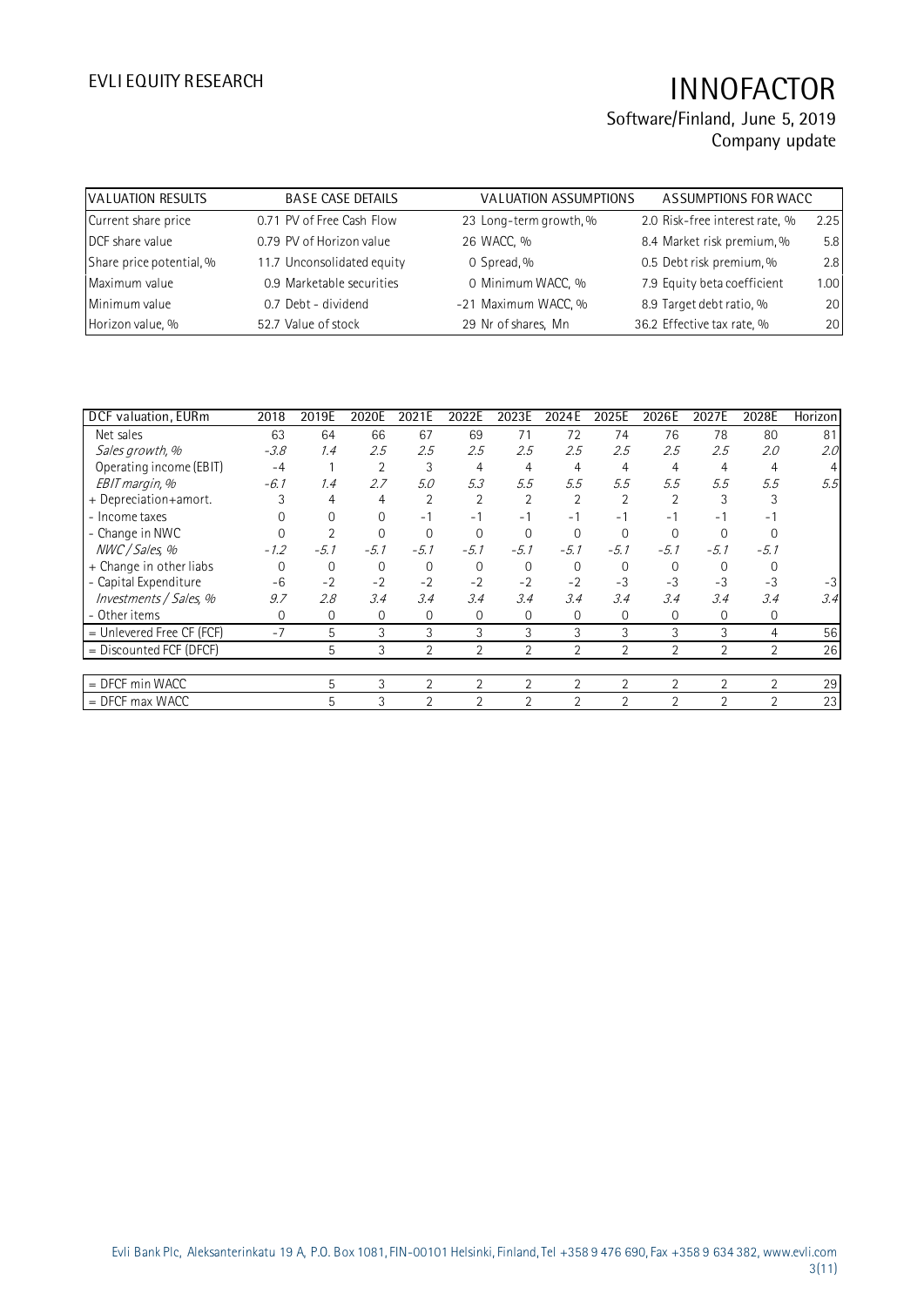| <b>INTERIM FIGURES</b>               |              |             |             |              |          |                     |                     |                     |                |                |                |                |
|--------------------------------------|--------------|-------------|-------------|--------------|----------|---------------------|---------------------|---------------------|----------------|----------------|----------------|----------------|
| EVLI ESTIMATES, EURm                 | 201801       | 201802      | 201803      | 201804       | 2018     | 201901              | 2019Q2E             | 2019Q3E             | 2019Q4E        | 2019E          | 2020E          | 2021E          |
| Net sales                            | 16           | 17          | 14          | 16           | 63       | 16                  | 17                  | 14                  | 17             | 64             | 66             | 67             |
| EB ITDA                              | $\mathbf 0$  | $\mathbf 0$ | $\mathbf 0$ | $-1$         | $-1$     |                     | 1                   | $\mathbf{1}$        | $\overline{2}$ | 5              | 6              | 6              |
| EB ITDA margin (%)                   | 2.1          | 0.2         | $-3.6$      | $-5.7$       | $-1.6$   | 5.4                 | 6.0                 | 5.0                 | 11.8           | 7.2            | 8.5            | 8.7            |
| EB IT                                | $\mathbf 0$  | $-1$        | $-1$        | $-2$         | $-4$     | $\Omega$            | $\mathbf 0$         | $\mathbf 0$         | $\mathbf{1}$   | $\overline{1}$ | $\overline{2}$ | 3              |
| EBIT margin (%)                      | $-2.2$       | $-3.7$      | $-8.6$      | $-10.7$      | $-6.1$   | $-0.6$              | 0.6                 | $-1.4$              | 6.5            | 1.4            | 2.7            | 5.0            |
| Net financial items                  | $\mathbf 0$  | $\mathbf 0$ | $\Omega$    | $\mathbf 0$  | $\Omega$ | $\Omega$            | $\Omega$            | $\mathbf 0$         | $\Omega$       | $\Omega$       | $-1$           | $\mathbf{0}$   |
| Pre-tax profit                       | $\mathbf 0$  | $-1$        | $-1$        | $-1$         | $-4$     | 0                   | $\mathbf{0}$        | $\mathbf 0$         |                | $\mathbf{0}$   | $\overline{1}$ | 3              |
| Tax                                  | $\mathbf 0$  | $\mathbf 0$ | $\mathbf 0$ | $\mathbf{0}$ | -1       | 0                   | $\mathbf 0$         | $\mathbf 0$         | $\mathbf 0$    | $\Omega$       | $\mathbf{0}$   | $-1$           |
| Tax rate (%)                         | 19.9         | 20.1        | 20.0        | 9.7          | 16.4     | 55.3                | 21.0                | 21.0                | 21.0           | 5.7            | 21.0           | 21.0           |
| Net profit                           | $\mathbf{0}$ | $-1$        | $-1$        | $-1$         | $-3$     | $\mathbf 0$         | $\mathbf{0}$        | $\mathbf 0$         | $\mathbf{1}$   | $\mathbf{0}$   | $\overline{1}$ | $\overline{2}$ |
| <b>EPS</b>                           | $-0.01$      | $-0.02$     | $-0.03$     | $-0.03$      | $-0.09$  | 0.00                | 0.00                | $-0.01$             | 0.02           | 0.01           | 0.03           | 0.06           |
| EPS adjusted (diluted no. of shares) | $-0.01$      | $-0.02$     | $-0.03$     | $-0.03$      | $-0.09$  | 0.00                | 0.00                | $-0.01$             | 0.02           | 0.01           | 0.03           | 0.06           |
| Dividend per share                   | 0.00         | 0.00        | 0.00        | 0.00         | 0.00     | 0.00                | 0.00                | 0.00                | 0.00           | 0.00           | 0.00           | 0.00           |
| SALES, EURm                          |              |             |             |              |          |                     |                     |                     |                |                |                |                |
| Innofactor                           | 16           | 17          | 14          | 16           | 63       | 16                  | 17                  | 14                  | 17             | 64             | 66             | 67             |
| Total                                | 16           | 17          | 14          | 16           | 63       | 16                  | 17                  | 14                  | 17             | 64             | 66             | 67             |
| SALES GROWTH, Y/Y %                  |              |             |             |              |          |                     |                     |                     |                |                |                |                |
| Innofactor                           | $-4.5$       | $-0.8$      | $-2.5$      | $-7.3$       | $-3.8$   | $-2.0$              | $-1.2$              | 2.2                 | 7.0            | 1.4            | 2.5            | 2.5            |
| Total                                | $-4.5$       | $-0.8$      | $-2.5$      | $-7.3$       | $-3.8$   | $-2.0$              | $-1.2$              | 2.2                 | 7.0            | 1.4            | 2.5            | 2.5            |
| EBIT, EURm                           |              |             |             |              |          |                     |                     |                     |                |                |                |                |
| Innofactor                           | $\mathbf{0}$ | $-1$        | $-1$        | $-2$         | $-4$     | $\mathbf 0$         | $\mathbf 0$         | $\mathbf 0$         |                | $\mathbf{1}$   | $\overline{2}$ | $\mathfrak{Z}$ |
| Total                                | $\mathbf 0$  | $-1$        | $-1$        | $-2$         | $-4$     | $\mathsf{O}\xspace$ | $\mathsf{O}\xspace$ | $\mathsf{O}\xspace$ |                |                | $\overline{2}$ | $\mathfrak{Z}$ |
| EBIT margin, %                       |              |             |             |              |          |                     |                     |                     |                |                |                |                |
| Innofactor                           | $-2.2$       | $-3.7$      | $-8.6$      | $-10.7$      | $-6.1$   | $-0.6$              | 0.6                 | $-1.4$              | 6.5            | 1.4            | 2.7            | 5.0            |
| <b>Total</b>                         | $-2.2$       | $-3.7$      | $-8.6$      | $-10.7$      | $-6.1$   | $-0.6$              | 0.6                 | $-1.4$              | 6.5            | 1.4            | 2.7            | 5.0            |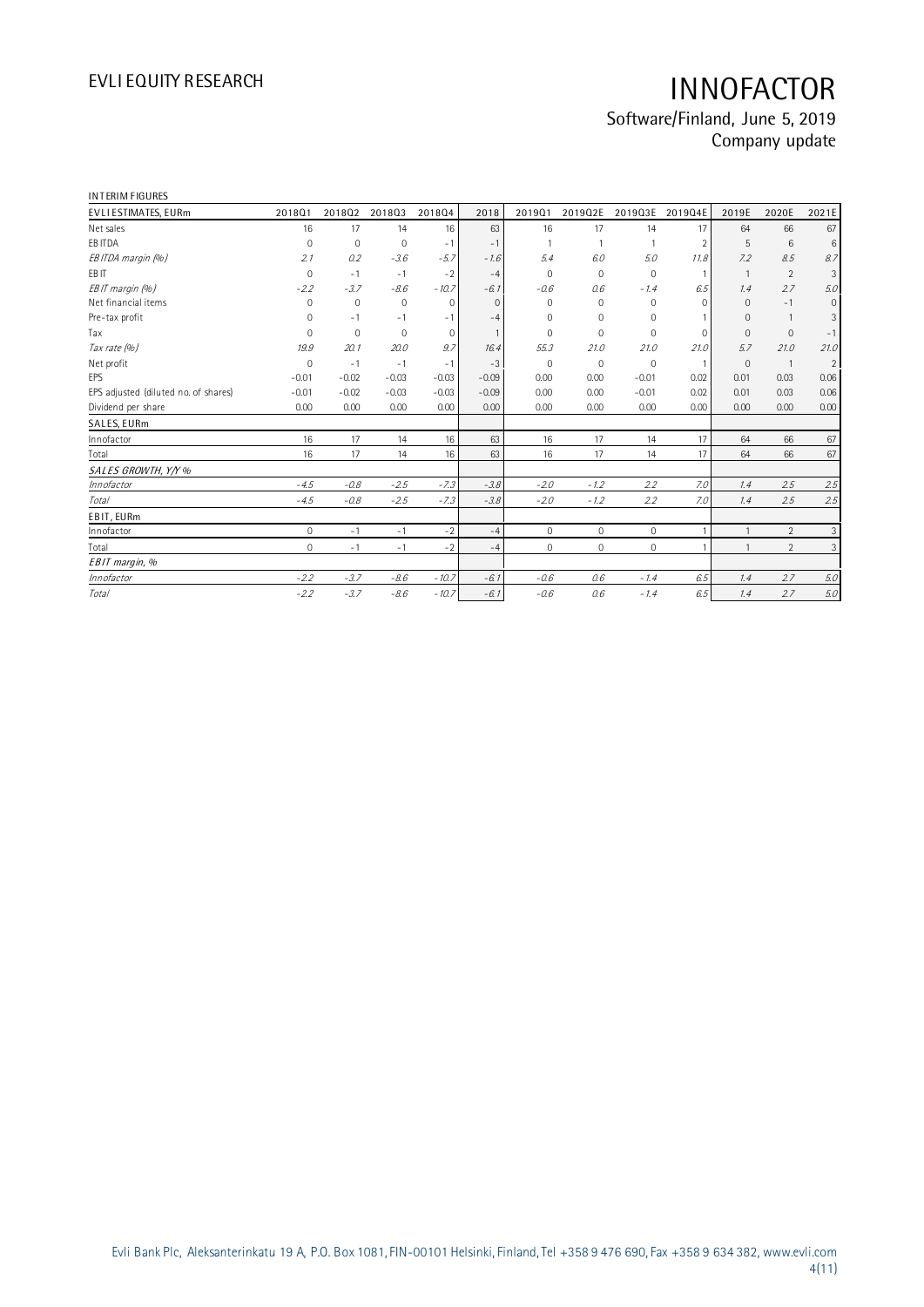| IN COME STATEMENT, EURm                  | 2014           | 2015                        | 2016                | 2017                | 2018           | 2019E                      | 2020E                      | 2021E                    |
|------------------------------------------|----------------|-----------------------------|---------------------|---------------------|----------------|----------------------------|----------------------------|--------------------------|
| Sales                                    | 44             | 44                          | 60                  | 66                  | 63             | 64                         | 66                         | 67                       |
| Sales growth (%)                         | 34.1           | 1.4                         | 34.1                | 10.1                | $-3.8$         | 1.4                        | 2.5                        | 2.5                      |
| Costs                                    | $-40$          | $-41$                       | $-55$               | $-64$               | $-64$          | $-59$                      | $-60$                      | $-61$                    |
| Reported EB ITDA                         | $\overline{4}$ | $\overline{4}$              | 5                   | $\mathbf{1}$        | $-1$           | 5                          | 6                          | 6                        |
| Extraordinary items in EB ITDA           | $\mathbf 0$    | $\mathbf 0$                 | $\mathbf 0$         | $\mathbf 0$         | $\mathbf 0$    | $\mathbf 0$                | $\mathbf 0$                | $\mathbf 0$              |
| EB ITDA margin (%)                       | 8.7            | 8.3                         | 8.1                 | 2.0                 | $-1.6$         | 7.2                        | 8.5                        | 8.7                      |
| Depreciation                             | $-1$           | $-1$                        | $-2$                | $-3$                | $-3$           | $-4$                       | $-4$                       | $-2$                     |
| EB ITA                                   | $\overline{2}$ | 3                           | $\overline{2}$      | $-1$                | $-4$           | $\mathbf{1}$               | $\overline{2}$             | 3                        |
| Goodwill amortization / writedown        | $\mathbf 0$    | $\mathbf 0$                 | 0                   | $\mathbf 0$         | $\mathbf 0$    | $\mathsf 0$                | $\mathsf 0$                | 0                        |
| Reported EBIT                            | $\sqrt{2}$     | 3                           | $\overline{2}$      | $-1$                | $-4$           | 1                          | $\overline{c}$             | 3                        |
| EBIT margin (%)                          | 5.5            | 5.7                         | 3.9                 | $-2.2$              | $-6.1$         | 1.4                        | 2.7                        | 5.0                      |
| Net financials                           | $\mathbf 0$    | $-1$                        | $\mathsf{O}\xspace$ | $\mathbf 0$         | $\mathbf 0$    | $\mathbf 0$                | $-1$                       | $\mathbf 0$              |
| Pre-tax profit                           | $\sqrt{2}$     | $\overline{2}$              | $\overline{2}$      | $-2$                | $-4$           | $\mathsf 0$                | $\mathbf{1}$               | 3                        |
| Extraordinary items                      | $\mathbf 0$    | $\mathbf 0$                 | 0                   | $\mathbf 0$         | $\mathbf 0$    | $\mathsf 0$                | 0                          | 0                        |
| Taxes                                    | $\mathbf 0$    | $\mathbf 0$                 | 0                   | 0                   | 1              | $\mathsf 0$                | $\mathbf 0$                | $-1$                     |
| Minority shares                          | $\mathbf 0$    | $\mathbf 0$                 | 0                   | 0                   | $\mathbf 0$    | 0                          | 0                          | $\mathbf 0$              |
| Net profit                               | $\mathbf{1}$   | $\mathbf{1}$                | $\mathbf{1}$        | $-1$                | $-3$           | $\mathsf 0$                | $\mathbf{1}$               | $\overline{c}$           |
|                                          |                |                             |                     |                     |                |                            |                            |                          |
| <b>BALANCE SHEET, EURm</b><br>Assets     |                |                             |                     |                     |                |                            |                            |                          |
| Fixed assets                             | $\overline{4}$ | 4                           | 10                  | 8                   | 12             | 10                         | $\,9$                      | $\,9$                    |
| % of sales                               | $\mathcal G$   | 8                           | 16                  | 13                  | 19             | 16                         | 13                         | 13                       |
| Goodwill                                 | 20             | 20                          | 28                  | 26                  | 26             | 26                         | 26                         | 26                       |
| % of sales                               | 45             | 44                          | 46                  | 40                  | 41             | 41                         | 40                         | 39                       |
|                                          |                |                             |                     |                     |                |                            |                            |                          |
| Inventory<br>% of sales                  | $\mathbf 0$    | $\mathbf 0$                 | 0                   | 0                   | $\mathbf 0$    | 0                          | $\mathbf 0$                | $\mathbf 0$              |
|                                          | $\mathcal O$   | 0                           | 0                   | 0                   | 0              | $\mathcal O$               | 0                          | 0                        |
| Receivables<br>% of sales                | 16<br>36       | 13<br>30                    | 19<br>33            | 17                  | 13<br>21       | 13<br>21                   | 14<br>21                   | 14<br>21                 |
|                                          |                |                             |                     | 26                  |                |                            |                            |                          |
| Liquid funds                             | $\mathbf{1}$   | $\overline{1}$              | 1                   | $\mathbf{1}$        | $\mathbf 0$    | $\sqrt{2}$                 | $\overline{2}$             | $\overline{2}$           |
| % of sales                               | $\overline{2}$ | $\mathcal{L}_{\mathcal{L}}$ | $\sqrt{2}$          | $\mathcal I$        | 0              | $\ensuremath{\mathcal{S}}$ | $\ensuremath{\mathcal{S}}$ | 3                        |
| Total assets                             | 48             | 44                          | 64                  | 58                  | 57             | 57                         | 56                         | 56                       |
| Liabilities                              |                |                             |                     |                     |                |                            |                            |                          |
| Equity                                   | 20             | 21                          | 23                  | 25                  | 21             | 22                         | 23                         | 25                       |
| % of sales                               | 45             | $48\,$                      | 38                  | 38                  | 34             | 34                         | 35                         | 37                       |
| Deferred taxes                           | $\mathbf{1}$   | $\overline{1}$              | $\overline{c}$      | $\overline{2}$      | $\mathbf{1}$   | $\mathbf{1}$               | $\mathbf{1}$               | 1                        |
| % of sales                               | $\overline{2}$ | $\mathcal{L}_{\mathcal{L}}$ | $\overline{4}$      | $\mathcal{I}% _{G}$ | $\sqrt{2}$     | $\sqrt{2}$                 | $\overline{2}$             | $\overline{\mathcal{L}}$ |
| Interest bearing debt                    | 14             | 12                          | 17                  | 14                  | 21             | 17                         | 15                         | 13                       |
| % of sales                               | 32             | 28                          | 28                  | 22                  | 33             | 27                         | 23                         | 19                       |
| Non-interest bearing current liabilities | 13             | $\overline{9}$              | 22                  | 17                  | 14             | 17                         | 17                         | 17                       |
| % of sales                               | 31             | 21                          | 37                  | 27                  | 22             | 26                         | 26                         | 26                       |
| Other interest free debt                 | $\mathbf 0$    | $\mathbf 0$                 | 0                   | 0                   | $\mathbf 0$    | $\mathbf 0$                | $\mathbf 0$                | $\mathbb O$              |
| % of sales                               | $\mathcal O$   | 0                           | $\mathcal O$        | 0                   | 0              | $\mathcal O$               | $\mathcal O$               | 0                        |
| Total liabilities                        | 48             | 44                          | 64                  | 58                  | 57             | 57                         | 56                         | 56                       |
| CASH FLOW, EURm                          |                |                             |                     |                     |                |                            |                            |                          |
| + EB ITDA                                | $\overline{4}$ | $\overline{4}$              | 5                   | $\mathbf{1}$        | $-1$           | 5                          | 6                          | 6                        |
| - Net financial items                    | $\mathbf 0$    | $-1$                        | $\mathbf 0$         | $\mathbf 0$         | $\mathbf 0$    | $\mathbf 0$                | $-1$                       | $\mathbf 0$              |
| - Taxes                                  | $\,0\,$        | $\mathbb O$                 | $\overline{2}$      | 0                   | $\mathbf 0$    | 0                          | 0                          | $-1$                     |
| - Increase in Net Working Capital        | $-1$           | $\mathbf{1}$                | $-1$                | $\overline{2}$      | $\mathbf 0$    | $\sqrt{2}$                 | $\,0\,$                    | $\mathbf 0$              |
| $+/-$ Other                              | $\mathbf 0$    | $\mathbf 0$                 | $-2$                | $\mathbf{1}$        | $\mathbf 0$    | $\mathbf 0$                | 0                          | $\mathbf 0$              |
| = Cash flow from operations              | $\sqrt{2}$     | $\overline{4}$              | 3                   | $\overline{4}$      | $-1$           | $\overline{7}$             | 5                          | 5                        |
| - Capex                                  | $-1$           | $\mathbb O$                 | $-1$                | $-2$                | $-6$           | $-2$                       | $-2$                       | $-2$                     |
| - Acquisitions                           | $\mathbf 0$    | $-2$                        | $-6$                | $\mathbf 0$         | $\mathbf 0$    | $\mathbf 0$                | $\,0\,$                    | $\mathbf 0$              |
| + Divestments                            | $\mathbf 0$    | $\mathbb O$                 | $\mathbf 0$         | $\mathsf{O}\xspace$ | $\mathbf 0$    | $\mathbf 0$                | $\,0\,$                    | $\mathbf 0$              |
| = Net cash flow                          | $\overline{c}$ | $\overline{2}$              | $-4$                | $\overline{c}$      | $-6$           | 5                          | 3                          | 3                        |
| +/- Change in interest-bearing debt      | - 1            | $-1$                        | $\overline{4}$      | $-2$                | $\overline{7}$ | $-3$                       | $-2$                       | $-2$                     |
| +/- New issues/buybacks                  | $\sqrt{2}$     | $\overline{1}$              | $\mathbf 0$         | $\overline{4}$      | $\mathbf 0$    | $\mathbf 0$                | $\,0\,$                    | $\mathbb O$              |
| - Paid dividend                          | $\mathbf 0$    | $\mathbb O$                 | $\mathbf 0$         | $\mathbf 0$         | $\mathbf 0$    | $\mathbf 0$                | $\mathsf{O}\xspace$        | $\mathbf 0$              |
| +/- Change in loan receivables           | $\,0\,$        | $\mathsf{O}\xspace$         | $\mathbf{1}$        | $\overline{c}$      | $\mathbf 0$    | $\mathbf 0$                | 0                          | $\mathbf 0$              |
| Change in cash                           | $\overline{2}$ | $\mathbf{1}$                | $\mathbf{1}$        | 5                   | $\,0\,$        | $\mathbf{1}$               | $\mathsf{O}\xspace$        | $\mathsf{O}\xspace$      |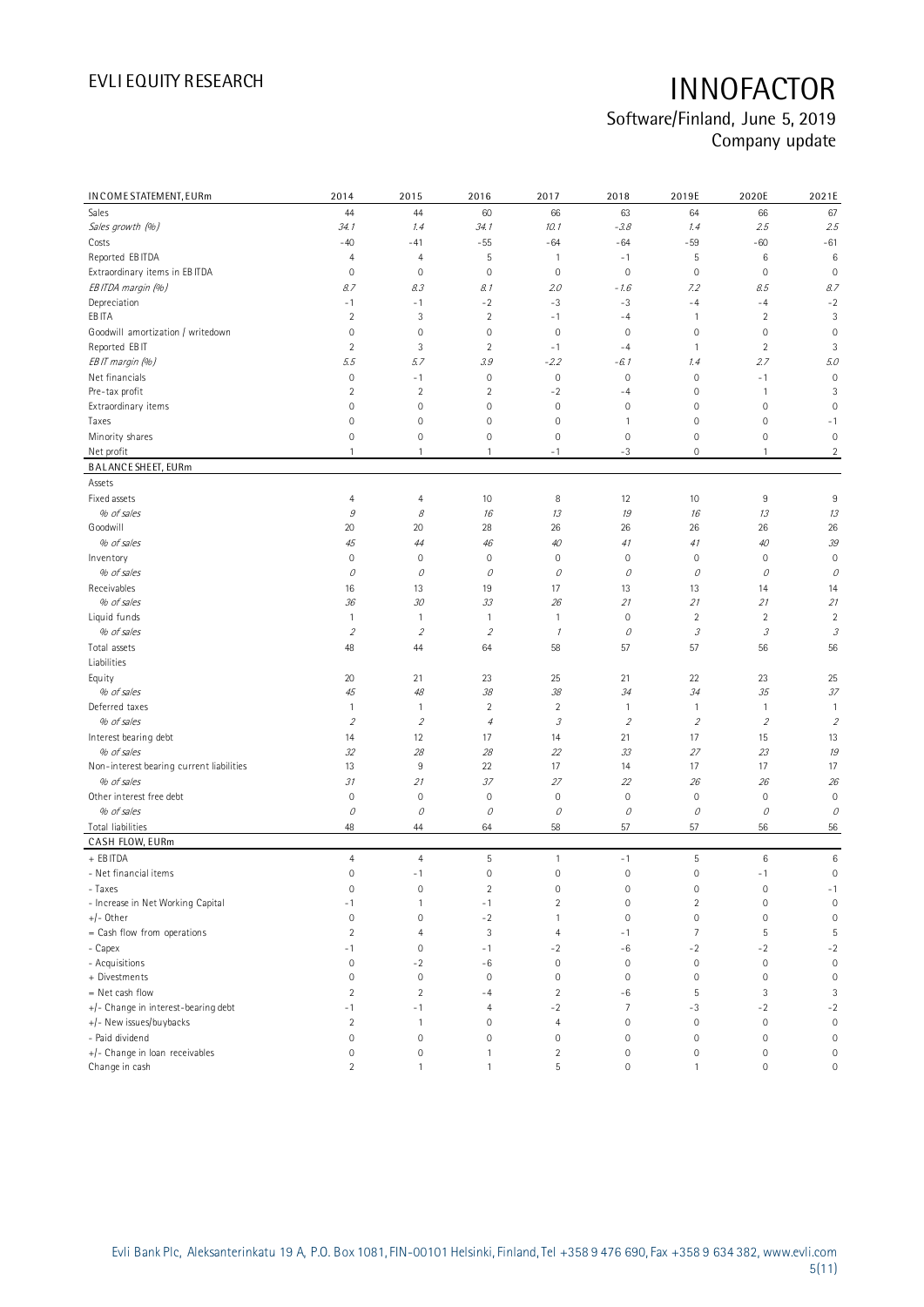| <b>KEY FIGURES</b>                  | 2015           | 2016           | 2017         | 2018     | 2019E        | 2020E          | 2021E          |
|-------------------------------------|----------------|----------------|--------------|----------|--------------|----------------|----------------|
| M-cap                               | 33             | 38             | 34           | 13       | 26           | 26             | 26             |
| Net debt                            | 12             | 16             | 13           | 21       | 16           | 13             | 11             |
| Enterprise value                    | 44             | 54             | 47           | 34       | 41           | 39             | 36             |
| Sales                               | 44             | 60             | 66           | 63       | 64           | 66             | 67             |
| EB ITDA                             | $\overline{4}$ | 5              | $\mathbf{1}$ | $-1$     | 5            | 6              | 6              |
| EB IT                               | 3              | $\overline{2}$ | $-1$         | $-4$     | $\mathbf{1}$ | $\overline{2}$ | 3              |
| Pre-tax                             | $\overline{2}$ | $\overline{2}$ | $-2$         | $-4$     | $\mathbf 0$  | $\mathbf{1}$   | 3              |
| Earnings                            | $\mathbf{1}$   | $\mathbf{1}$   | $-1$         | $-3$     | $\mathbf 0$  | $\mathbf{1}$   | $\overline{2}$ |
| Book value                          | 21             | 23             | 25           | 21       | 22           | 23             | 25             |
| Valuation multiples                 |                |                |              |          |              |                |                |
| EV/sales                            | 1.0            | 0.9            | 0.7          | 0.5      | 0.6          | 0.6            | 0.5            |
| EV/EB ITDA                          | 12.0           | 11.2           | 36.2         | $-32.6$  | 9.0          | 7.0            | 6.2            |
| EV/EB ITA                           | 17.4           | 23.3           | $-32.4$      | $-8.7$   | 45.5         | 21.6           | 10.8           |
| EV/EB IT                            | 17.4           | 23.3           | $-32.4$      | $-8.7$   | 45.5         | 21.6           | 10.8           |
| EV/operating cash flow              | 11.3           | 15.8           | 11.4         | $-61.1$  | 5.9          | 7.4            | 6.9            |
| EV/cash earnings                    | 14.0           | 8.5            | 39.8         | $-36.7$  | 10.1         | 8.2            | 7.6            |
| P/E                                 | 26.0           | 25.8           | $-26.9$      | $-4.1$   | 61.6         | 26.4           | 11.3           |
| P/E excl. goodwill                  | 26.0           | 25.8           | $-26.9$      | $-4.1$   | 61.6         | 26.4           | 11.3           |
| P/B                                 | 1.5            | 1.7            | 1.4          | 0.6      | 1.2          | 1.1            | 1.0            |
| P/sales                             | 0.7            | 0.6            | 0.5          | 0.2      | 0.4          | 0.4            | 0.4            |
| P/CF                                | 8.3            | 11.2           | 8.2          | $-23.7$  | 3.6          | 4.9            | 4.9            |
| Target EV/EBIT                      | 0.0            | 0.0            | 0.0          | 0.0      | 49.1         | 23.4           | 11.8           |
| Target P/E                          | 0.0            | 0.0            | 0.0          | 0.0      | 69.4         | 29.8           | 12.7           |
| Target P/B                          | 0.0            | 0.0            | 0.0          | 0.0      | 1.3          | 1.3            | 1.2            |
| Per share measures                  |                |                |              |          |              |                |                |
| Number of shares                    | 33,454         | 33,454         | 36,188       | 36,188   | 36,188       | 36,188         | 36,188         |
| Number of shares (diluted)          | 33,454         | 33,454         | 36,188       | 36,188   | 36,188       | 36,188         | 36,188         |
| EPS                                 | 0.04           | 0.04           | $-0.03$      | $-0.09$  | 0.01         | 0.03           | 0.06           |
| EPS excl. goodwill                  | 0.04           | 0.04           | $-0.03$      | $-0.09$  | 0.01         | 0.03           | 0.06           |
| Cash EPS                            | 0.10           | 0.19           | 0.03         | $-0.03$  | 0.11         | 0.13           | 0.13           |
| Operating cash flow per share       | 0.12           | 0.10           | 0.12         | $-0.02$  | 0.19         | 0.15           | 0.14           |
| Capital employed per share          | 0.98           | 1.14           | 1.05         | 1.16     | 1.04         | 0.99           | 0.98           |
| Book value per share                | 0.64           | 0.67           | 0.68         | 0.59     | 0.60         | 0.63           | 0.69           |
| Book value excl. goodwill           | 0.05           | $-0.16$        | $-0.05$      | $-0.13$  | $-0.12$      | $-0.09$        | $-0.03$        |
| Dividend per share                  | 0.00           | 0.00           | 0.00         | 0.00     | 0.00         | 0.00           | 0.00           |
| Dividend payout ratio, %            | 0.0            | 0.0            | 0.0          | 0.0      | 0.0          | 0.0            | 0.0            |
| Dividend yield, %                   | 0.0            | 0.0            | 0.0          | 0.0      | 0.0          | 0.0            | 0.0            |
| Efficiency measures                 |                |                |              |          |              |                |                |
| ROE                                 | 6.2            | 6.8            | $-5.3$       | $-13.8$  | 1.9          | 4.4            | 9.5            |
| ROCE                                | 7.6            | 6.4            | $-3.7$       | $-9.5$   | 2.2          | 4.7            | 8.9            |
| Fin ancial ratios                   |                |                |              |          |              |                |                |
| Capex/sales, %                      | 4.9            | 12.3           | 2.6          | 9.7      | 2.8          | 3.4            | 3.4            |
| Capex/depreciation excl. goodwill,% | 185.9          | $-31.5$        | 107.6        | 225.9    | 48.8         | 60.2           | 92.7           |
| Net debt/EB ITDA, book-weighted     | 3.1            | 3.3            | 10.2         | $-20.0$  | 3.4          | 2.4            | 1.8            |
| Debt/equity, market-weighted        | 0.4            | 0.4            | 0.4          | 1.6      | 0.7          | 0.6            | 0.5            |
| Equity ratio, book-weighted         | 48.5           | 35.4           | 42.5         | 37.2     | 38.2         | 40.4           | 44.3           |
| Gearing                             | 0.54           | 0.70           | 0.54         | 0.97     | 0.73         | 0.58           | 0.43           |
| Number of employees, average        | 409            | 591            | 601          | 550      | 550          | 550            | 550            |
| Sales per employee, EUR             | 108,685        | 100,873        | 109,261      | 114,807  | 116,412      | 119,322        | 122,305        |
| EB IT per employee, EUR             | 6,218          | 3,946          | $-2,431$     | $-7,040$ | 1,655        | 3,273          | 6,115          |
|                                     |                |                |              |          |              |                |                |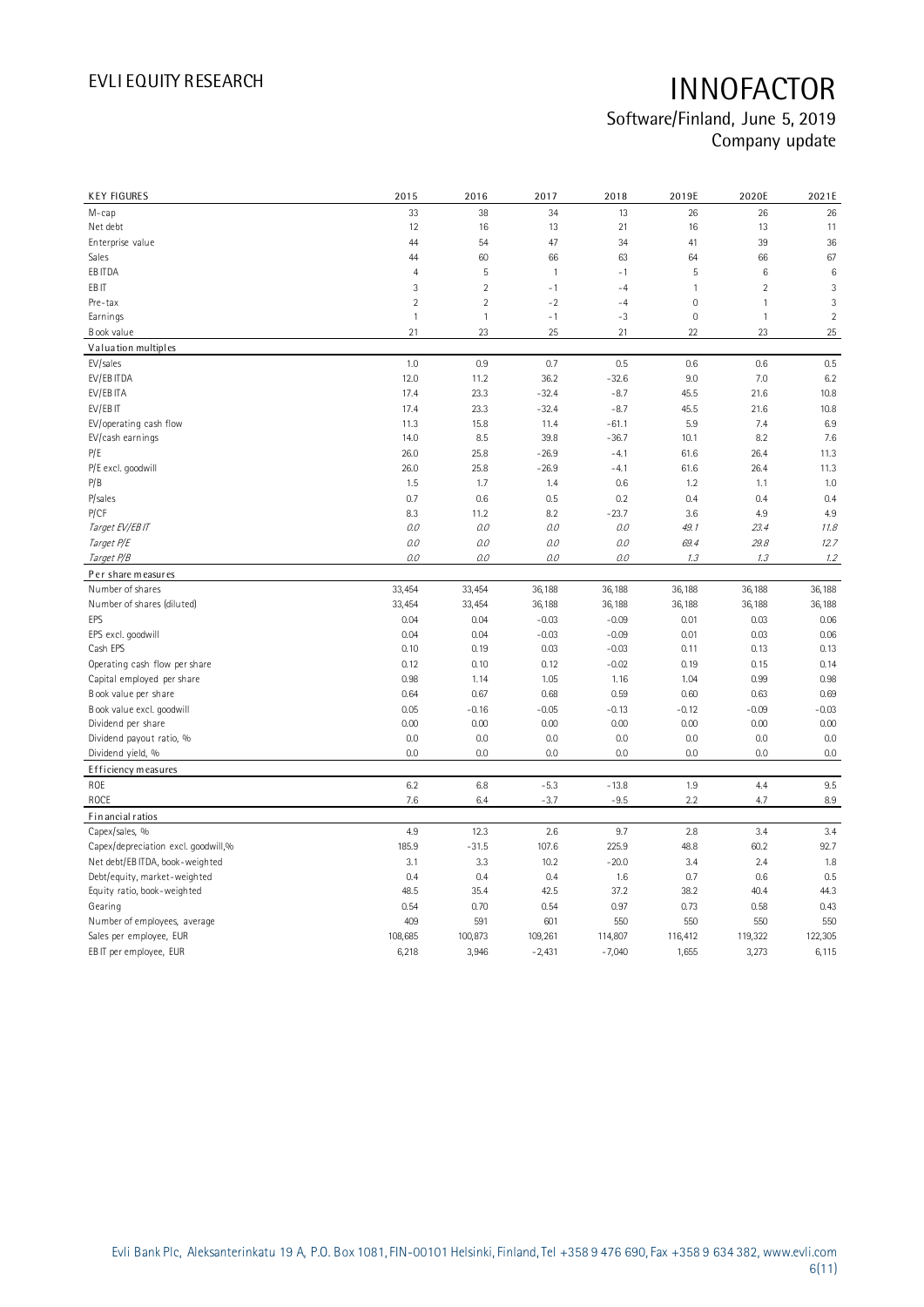## EVLI EQUITY RESEARCH **INNOFACTOR** Software/Finland, June 5, 2019 Company update

CO MPANY DESCRIPTION: Innofactor provides software products and solutions to commercial, public sector, and membership-based o rganizations in the Nordic countries. It sp ecializes in Microsoft-based cloud solutions and d igital transformation.

### IN V ESTMENT CASE:

IR:

| O WN ERSHIP STRUCTURE                      | <b>SHARES</b> | <b>EURm</b> | 0/0   |
|--------------------------------------------|---------------|-------------|-------|
| Ensio Sami                                 | 7,716,173     | 5.478       | 21.3% |
| Ilmarinen Mutual Pension Insurance Company | 1,800,000     | 1.278       | 5.0%  |
| Tilman Tuomo Tapani                        | 1,465,437     | 1.040       | 4.0%  |
| Svalroma Invest AB                         | 1,357,062     | 0.964       | 3.8%  |
| Linturi Kaija and Risto                    | 1,256,411     | 0.892       | 3.5%  |
| Laiho Rami Tapani                          | 1,255,159     | 0.891       | 3.5%  |
| Ärje Matias Juhanpoika                     | 882,065       | 0.626       | 2.4%  |
| Mäki Antti Jussi                           | 877,192       | 0.623       | 2.4%  |
| Muukkonen Teemu Heikki                     | 522,230       | 0.371       | 1.4%  |
| Ingman Finance Oy Ab                       | 500,000       | 0.355       | 1.4%  |
| Ten largest                                | 17,631,729    | 12.519      | 49%   |
| Residual                                   | 18,556,496    | 13.175      | 51%   |
| Total                                      | 36, 188, 225  | 25.694      | 100%  |

| EARN INGS CALENDAR    |                              |
|-----------------------|------------------------------|
| July 23, 2019         | Q2 report                    |
| October 29, 2019      | Q3 report                    |
|                       |                              |
|                       |                              |
| OTHER EVENTS          |                              |
| April 02, 2019        | AGM                          |
|                       |                              |
| COMPANY MISCELLANEOUS |                              |
| CEO: Sami Ensio       | Keilaranta 9, FI-02150 Espoo |
| CFO: Marko Lehtonen   | Tel: +358 (0)10 272 9000     |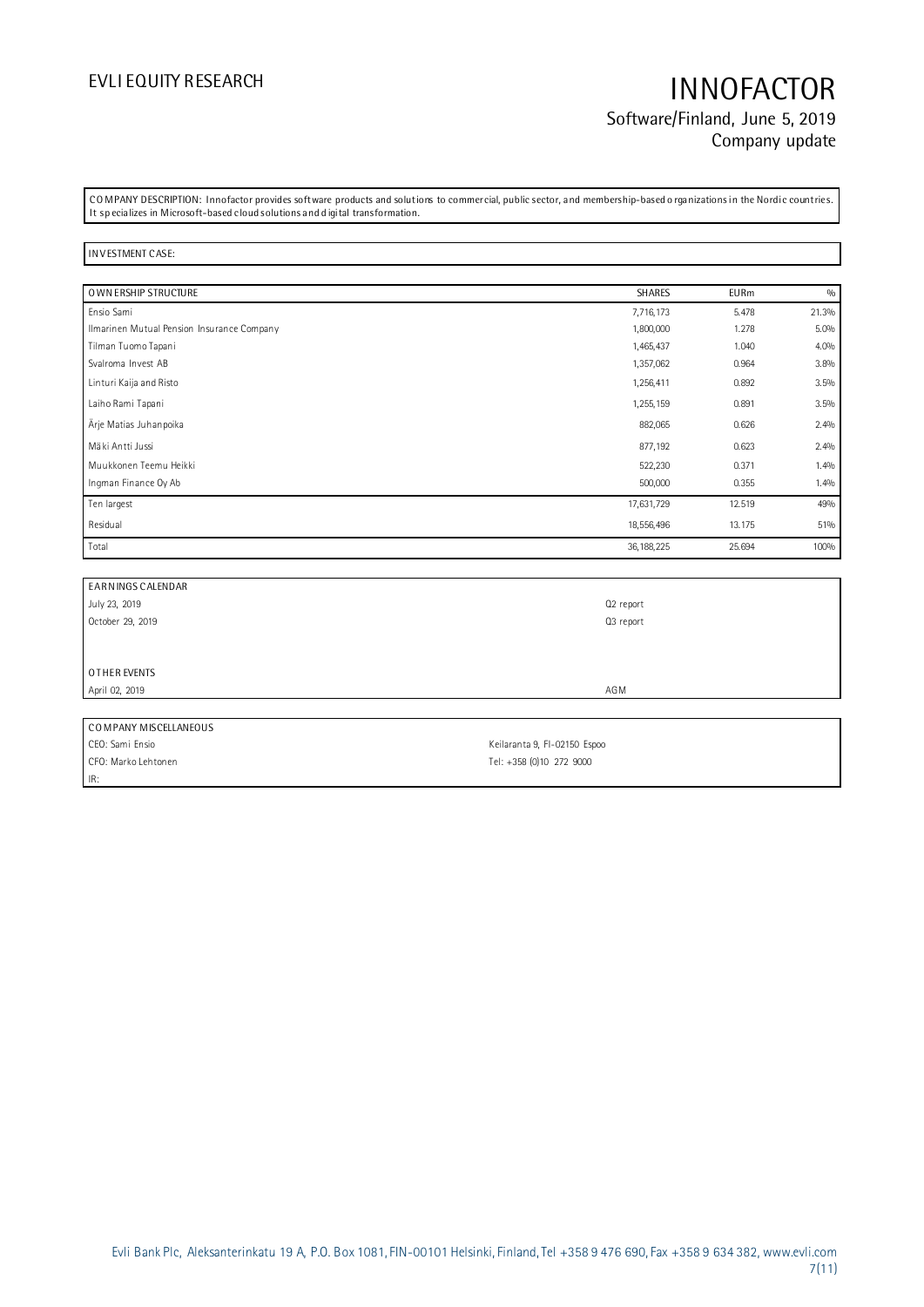Software/Finland, June 5, 2019 Company update

## DEFINITIONS

| P/E                                                                               | EPS                                                          |
|-----------------------------------------------------------------------------------|--------------------------------------------------------------|
| Price per share                                                                   | Profit before extraordinary items and taxes                  |
| Earnings per share                                                                | $-$ income taxes $+$ minority interest                       |
|                                                                                   |                                                              |
|                                                                                   | Number of shares                                             |
| P/Sales                                                                           | <b>DPS</b>                                                   |
|                                                                                   | Dividend for the financial period per share                  |
| Market cap                                                                        |                                                              |
| Sales                                                                             |                                                              |
| P/BV                                                                              |                                                              |
| Price per share                                                                   | <b>CEPS</b>                                                  |
|                                                                                   | Gross cash flow from operations                              |
| Shareholders' equity + taxed provisions per share                                 | Number of shares                                             |
|                                                                                   |                                                              |
| P/CF                                                                              | EV/Share                                                     |
| Price per share                                                                   | Enterprise value                                             |
| Operating cash flow per share                                                     | Number of shares                                             |
|                                                                                   |                                                              |
| EV (Enterprise value)                                                             | Sales/Share                                                  |
| Market cap + net debt + minority interest at market value                         | <b>Sales</b>                                                 |
| - share of associated companies at market value                                   | Number of shares                                             |
|                                                                                   |                                                              |
| Net debt                                                                          | EBITDA/Share                                                 |
| Interest bearing debt - financial assets                                          | Earnings before interest, tax, depreciation and amortisation |
|                                                                                   | Number of shares                                             |
|                                                                                   |                                                              |
| EV/Sales                                                                          | EBIT/Share                                                   |
| Enterprise value                                                                  | Operating profit                                             |
| Sales                                                                             | Number of shares                                             |
|                                                                                   |                                                              |
| EV/EBITDA                                                                         | EAFI/Share                                                   |
| Enterprise value                                                                  | Pretax profit                                                |
| Earnings before interest, tax, depreciation and amortisation                      | Number of shares                                             |
|                                                                                   |                                                              |
| EV/EBIT                                                                           | Capital employed/Share                                       |
| Enterprise value                                                                  | Total assets - non interest bearing debt                     |
| Operating profit                                                                  | Number of shares                                             |
|                                                                                   |                                                              |
| D i v yield, $%$                                                                  | To tal assets                                                |
| Dividend per share                                                                | <b>Balance sheet total</b>                                   |
| Price per share                                                                   |                                                              |
|                                                                                   |                                                              |
| Payout ratio, %                                                                   |                                                              |
| Total dividends                                                                   | In terest coverage (x)<br>Operating profit                   |
| Earnings before extraordinary items and taxes - income taxes + minority interest  |                                                              |
|                                                                                   | Financial items                                              |
| Net cash/Share                                                                    |                                                              |
|                                                                                   | Asset turnover (x)                                           |
| Financial assets $-$ interest bearing debt                                        | Turnover                                                     |
| Number of shares                                                                  | Balance sheet total (average)                                |
|                                                                                   |                                                              |
| ROA, %                                                                            | Debt/Equity, %                                               |
| Operating profit $+$ financial income $+$ extraordinary items                     | Interest bearing debt                                        |
| Balance sheet total - interest free short term debt                               | Shareholders' equity + minority interest + taxed provisions  |
| - long term advances received and accounts payable (average)                      |                                                              |
|                                                                                   |                                                              |
| ROCE, %                                                                           | Equity ratio, %                                              |
| Profit before extraordinary items $+$ interest expenses $+$ other financial costs | Shareholders' equity + minority interest + taxed provisions  |
| Balance sheet total - non interest bearing debt (average)                         | Total assets - interest free loans                           |
|                                                                                   |                                                              |
| ROE, %                                                                            | CAGR, %                                                      |
| Profit before extraordinary items and taxes - income taxes                        | Cumulative annual growth rate = Average growth per year      |
| Shareholders' equity + minority interest + taxed provisions (average)             |                                                              |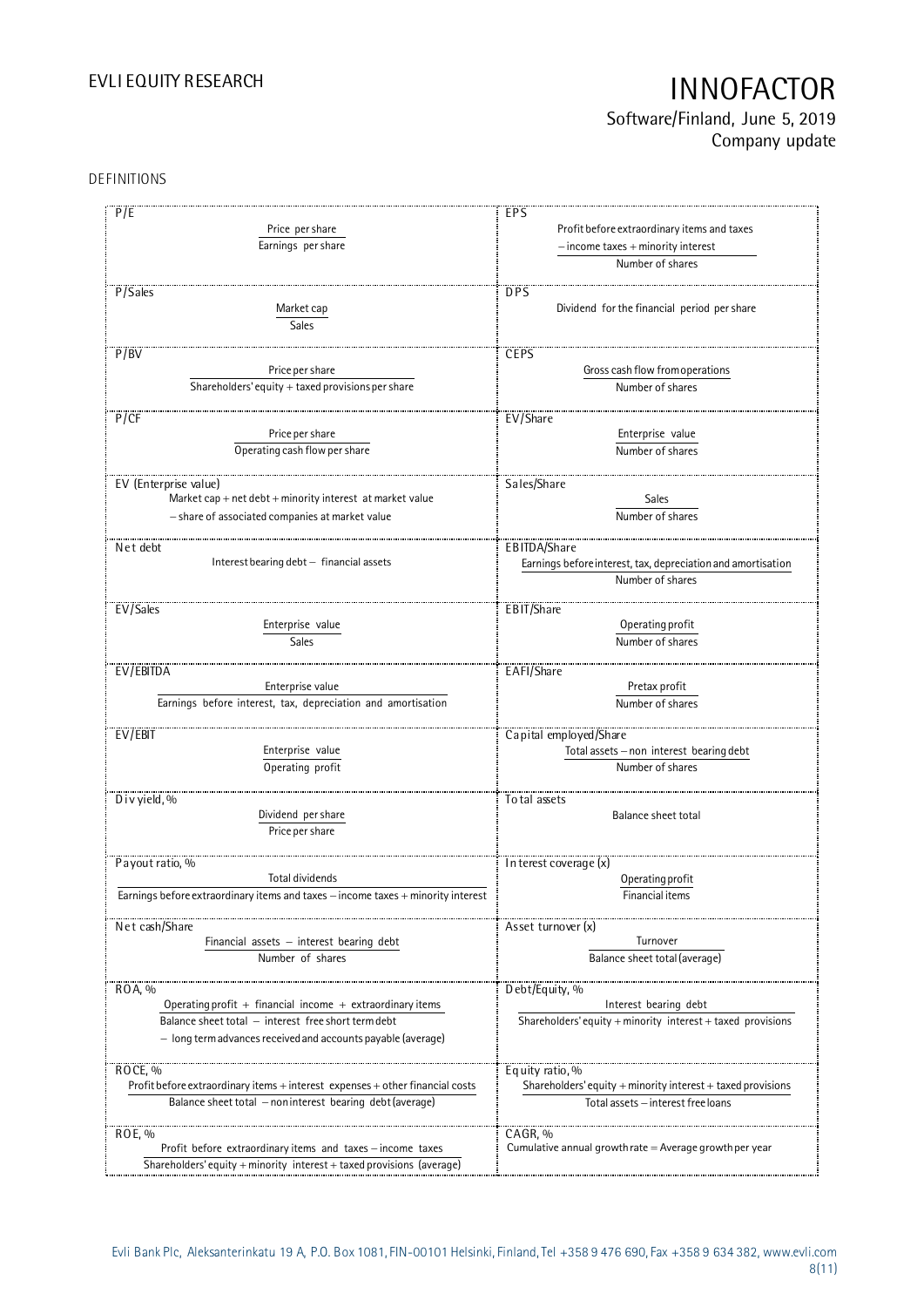Software/Finland, June 5, 2019 Company update

### I mportant Disclosures

Evli Research Partners Plc ("ERP") uses 12-month target prices. Target prices are defined by utilizing analytical techniques based on financial theory including (but not limited to) discounted cash flow analysis and comparative valuation. The selection of valuation methods depends on different circumstances. Target prices may be altered on the basis of new information coming to light in the underlying company or changes in interest rates, changes in foreign exchange rates, other securities prices or market indices or outlook for the aforementioned factors or other factors that may change the conditions of financial markets. Recommendations and changes by analysts are available at <https://research.evli.com/JasperAllModels.action?authParam=key;461&authParam=x;G3rNagWrtf7K&authType=3> Investment recommendations are defined as follows: Target price compared to share price Recommendation<br>  $\leq$  -10 %  $\langle 5, -10, 9 \rangle$  SELL<br> $-10 - (+10), 9 \rangle$  HOLD  $-10 - (+10) \%$  HOLD<br>> 10 % RIIY  $> 10 \frac{v}{h}$ ERP's investment recommendation of the analyzed company is updated at least 2 timer per year. 60% 53% 50% 39% 40% 30% 20% 8% 10%  $0%$ Sell Hold Buy

The graph above shows the distribution of ERP's recommendations of companies under coverage in 1st of February 2019. If recommendation is not given, it is not mentioned here.

### Name(s) of the analyst(s): Salokivi

This research report has been prepared by Evli Research Partners Plc ("ERP" or "Evli Research"). ERP is a subsidiary of Evli Bank Plc. Production of the investment recommendation has been concluded on 5.6.2019, 9:00. This report has been published on 5.6.2019, 9:30.

None of the analysts contributing to this report, persons under their guardianship or corporations under their control have a position in the shares of the company or related securities.

The date and time for any price of financial instruments mentioned in the recommendation refer to the previous trading day's closing price(s) unless otherwise stated in the report.

Each analyst responsible for the content of this report assures that the expressed views accurately reflect the personal views of each analyst on the covered companies and securities. Each analyst assures that (s)he has not been, nor are or will be, receiving direct or indirect compensation related to the specific recommendations or views contained in this report.

Companies in the Evli Group, affiliates or staff of companies in the Evli Group, may perform services for, solicit business from, hold long or short positions in, or otherwise be interested in the investments (including derivatives) of any company mentioned in the publication or report.

Neither ERP nor any company within the Evli Group have managed or co-managed a public offering of the company's securities during the last 12 months prior to, received compensation for investment banking services from the company during the last 12 months prior to the publication of the research report.

ERP may pursue an assignment from the issuer(s) of the financial instruments mentioned in the recommendation or this report. These assignments may have a limited economic or financial impact on ERP and/or Evli. Under such assignments ERP may perform services including, bu t not limited to, arranging investor meetings or –events, investor relations communication advisory and production of research material.

ERP has signed an agreement with the issuer of the financial instruments mentioned in the recommendation, which includes production of research reports. This assignment has a limited economic and financial impact on ERP and/or Evli. Under the assignment ERP performs services including, but not limited to,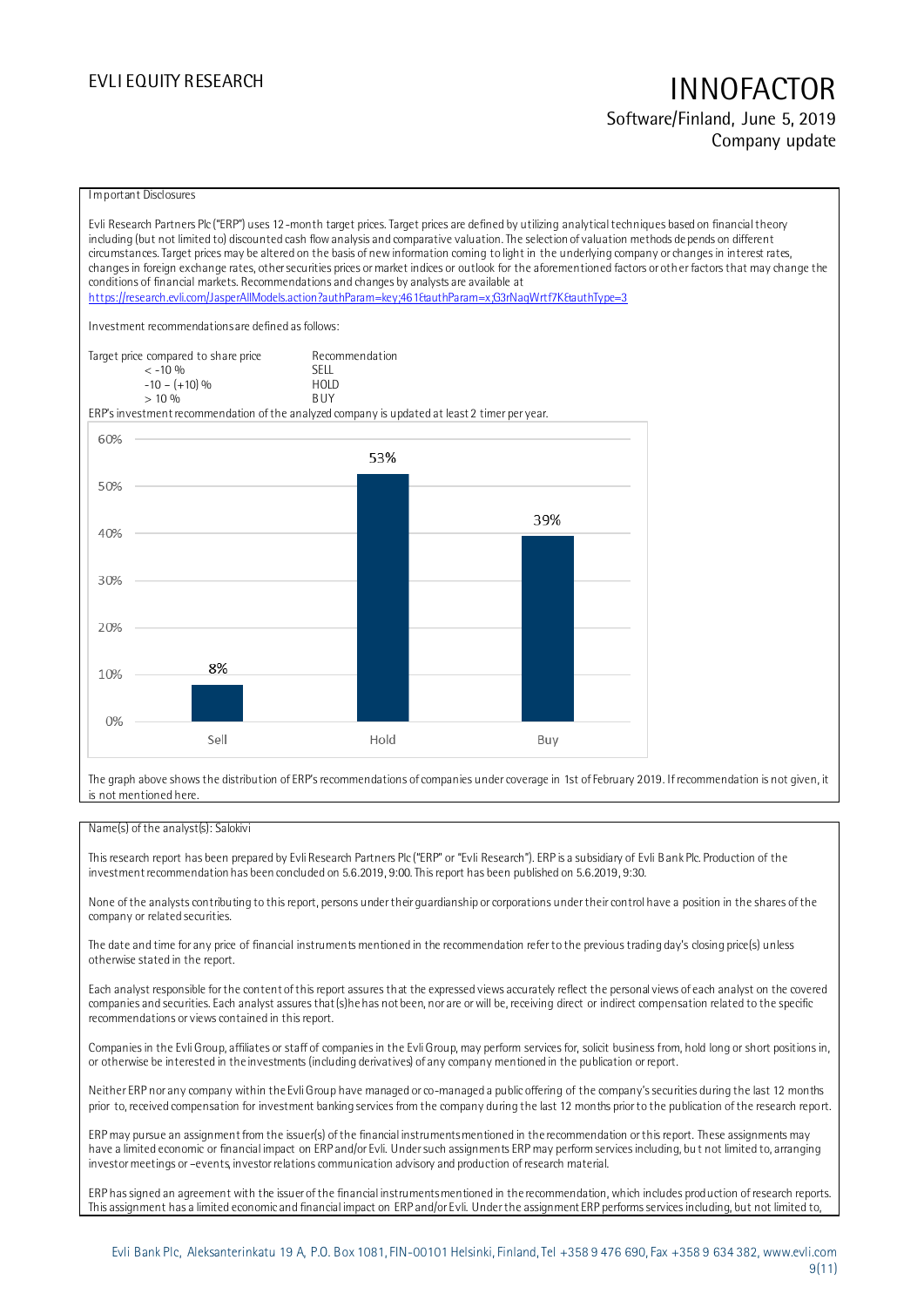EVLI EQUITY RESEARCH **INNOFACTOR** Software/Finland, June 5, 2019 Company update

arranging investor meetings or –events, investor relations communication advisory and production of research material.

ERP or another company within the Evli Group does not have an agreement with the company to perform market making services.

For the prevention and avoidance of conflicts of interests with respect to this report, there is an information barrier (Chin ese wall) between Investment Research and Corporate Finance units concerning unpublished investment banking services to the company. The remuneration of the analyst(s) is not tied directly or indirectly to investment banking transactions performed by Evli Bank Plc or any company within Evli Group.

This report has not been disclosed to the company prior to its dissemination.

This report is provided and intended for informational purposes only and may not be used or considered under any circumstance s as an offer to sell or buy any securities or as advice to trade any securities.

This report is based on sources ERP considers to be correct and reliable. The sources include information providers Reuters and Bloomberg, stock-exchange releases from the companies and other company news, Statistics Finland and articles in newspapers and magazines. However, ERP does not guarantee the materialization, correctness, accuracy or completeness of the information, opinions, estimates or forecasts expressed or implied in the report. In addition, circumstantial changes may have an influence on opinions and estimates presented in this report. The opinions and estimates presented are valid at the moment of their publication and they can be changed without a separate announcement. Neither ERP nor any company within the Evli Group are responsible for amending, correcting or updating any information, opinions or estimates contained in this report. Neither ERP nor any company within the Evli Group will compensate any direct or consequential loss caused by or derived from the use of the information represented in this publication.

All information published in this report is for the original recipient's private and internal use only. ERP reserves all righ ts to the report. No part of this publication may be reproduced or transmitted in any form or by any means, electronic, mechanical, photocopying, recording or otherwise, or stored in any retrieval system of any nature, without the written permission of ERP.

This report or its copy may not be published or distributed in Australia, Canada, Hong Kong, Japan, New Zealand, Singapore or South Africa. The publication or distribution of this report in certain other jurisdictions may also be restricted by law. Persons into whose possession th is report comes are required to inform themselves about and to observe any such restrictions.

Evli Bank Plc is not registered as a broker-dealer with the U. S. Securities and Exchange Commission ("SEC"), and it and its analysts are not subject to SEC rules on securities analysts' certification as to the currency of their views reflected in the research report. Evli Bank is not a member of the Financial Industry Regulatory Authority ("FINRA"). It and its securities analysts are not subject to FINRA's rules on Communications with the Pu blic and Research Analysts and Research Reports and the attendant requirements for fairness, balance and disclosure of potential conflicts of interest. This research report is only being offered in U.S. by Auerbach Grayson & Company, LLC (Auerbach Grayson) to Major U.S. Institutional Investors and is not available to, and should not be used by, any U.S. person or entity that is not a Major U.S. Institutional Investor. Auerbach Grayson is a broker-dealer registered with the U.S. Securities and Exchange Commission and is a member of the FINRA. U.S. entities seeking more information about any of the issuers or securities discussed in this report should contact Auerbach Grayson. The securities of non-U.S. issuers may not be registered with or subject to SEC reporting and other requirements.

ERP is not a supervised entity but its parent company Evli Bank Plc is supervised by the Finnish Financial Supervision Authority.